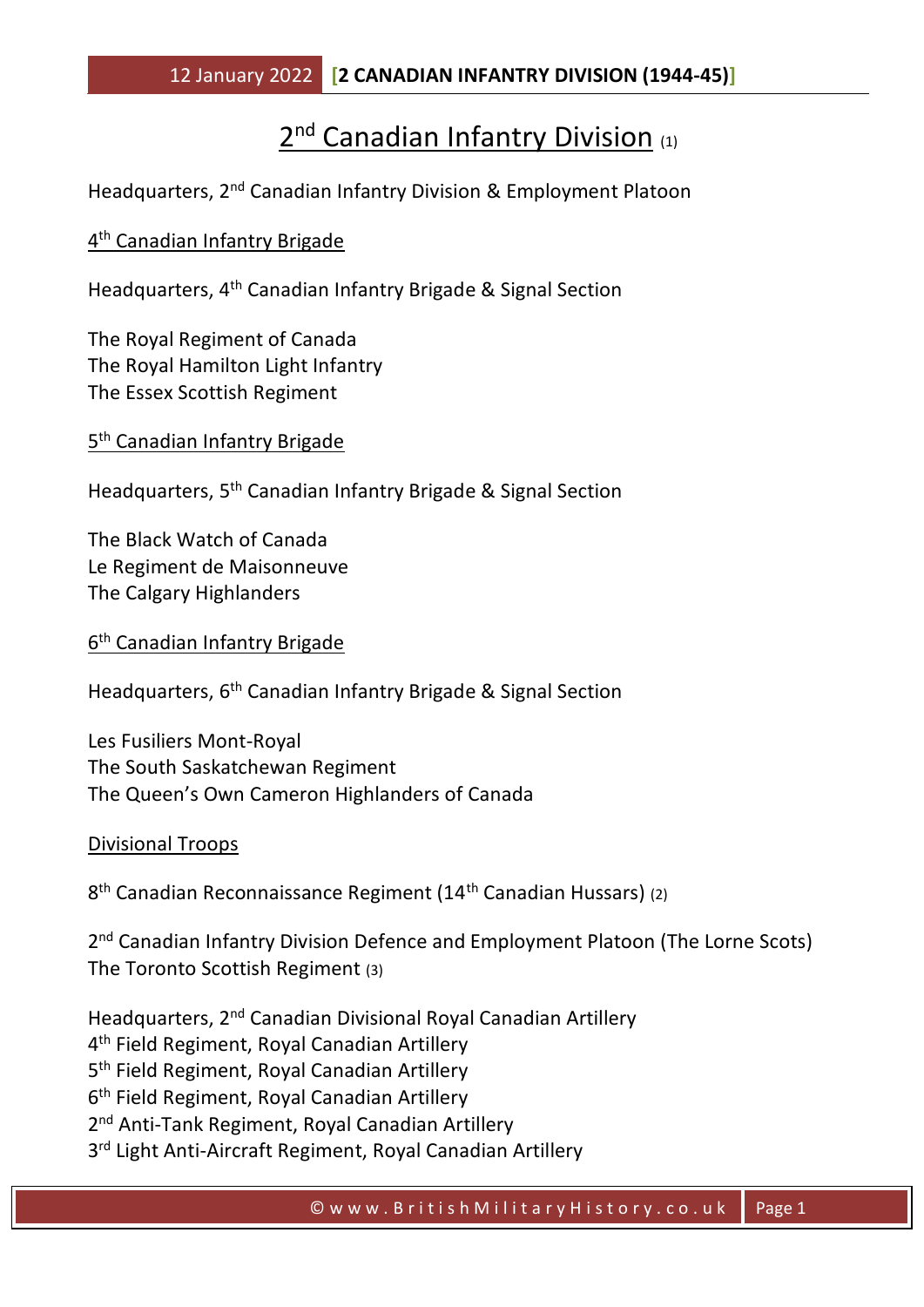## 12 January 2022 **[2 CANADIAN INFANTRY DIVISION (1944-45)]**

Headquarters, 2nd Canadian Divisional Royal Canadian Engineers 2<sup>nd</sup> Field Company, Royal Canadian Engineers 7 th Field Company, Royal Canadian Engineers 11<sup>th</sup> Field Company, Royal Canadian Engineers 1st Field Park Company, Royal Canadian Engineers 2<sup>nd</sup> Bridging Platoon, Royal Canadian Engineers

2<sup>nd</sup> Canadian Divisional Signals, Royal Canadian Corps of Signals

Headquarters, 2nd Canadian Divisional Royal Canadian Army Service Corps 2<sup>nd</sup> Canadian Infantry Divisional Troops Company, Royal Canadian Army Service Corps 4 th Canadian Infantry Brigade Company, Royal Canadian Army Service Corps 5 th Canadian Infantry Brigade Company, Royal Canadian Army Service Corps 6 th Canadian Infantry Brigade Company, Royal Canadian Army Service Corps

Headquarters, 2nd Canadian Divisional Royal Canadian Army Medical Corps 10<sup>th</sup> Field Ambulance, Royal Canadian Army Medical Corps 11<sup>th</sup> Field Ambulance, Royal Canadian Army Medical Corps 18<sup>th</sup> Field Ambulance, Royal Canadian Army Medical Corps 4 th Field Dressing Station, Royal Canadian Army Medical Corps 21<sup>st</sup> Field Dressing Station, Royal Canadian Army Medical Corps 13<sup>th</sup> Field Hygiene Section, Royal Canadian Army Medical Corps

2<sup>nd</sup> Canadian Infantry Division Ordnance Field Park, Royal Canadian Ordnance Corps 2<sup>nd</sup> Canadian Mobile Laundry and Bath Unit, Royal Canadian Ordnance Corps

Headquarters, 2nd Canadian Divisional Royal Canadian Electrical & Mechanical Engineers 4 th Canadian Infantry Brigade Workshop, Royal Canadian Electrical & Mechanical Engineers 5<sup>th</sup> Canadian Infantry Brigade Workshop, Royal Canadian Electrical & Mechanical Engineers 6 th Canadian Infantry Brigade Workshop, Royal Canadian Electrical & Mechanical Engineers

2<sup>nd</sup> Field Cash Office, Royal Canadian Army Pay Corps

2<sup>nd</sup> Canadian Infantry Division Postal Unit, Royal Canadian Army Pay Corps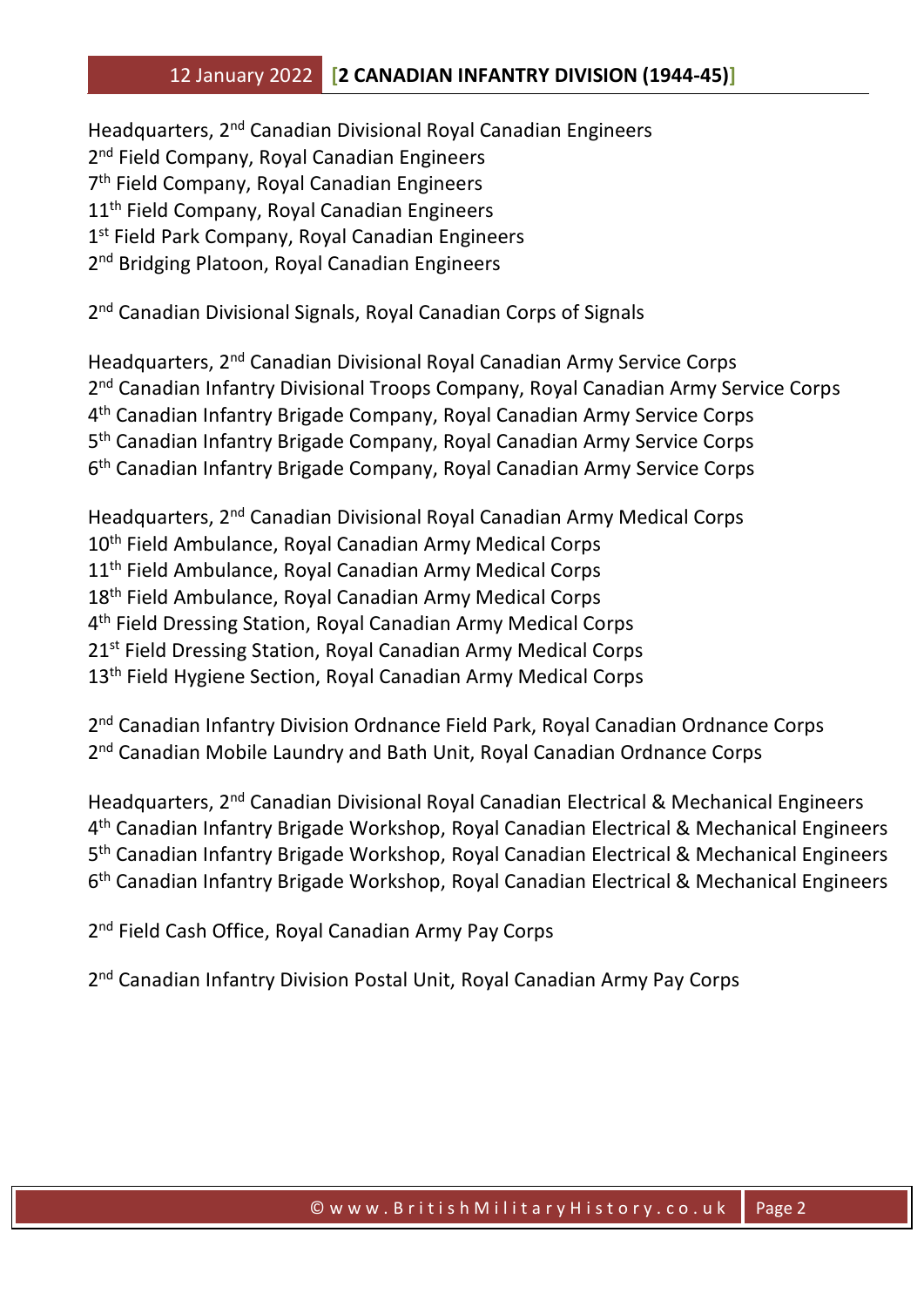#### NOTES:

- 1. The Division was formed in Canada in February 1940, and transferred to the United Kingdom in December 1940. It formed the main core of the force which took part in the Dieppe raid on 19 August 1942, suffering 3,600 casualties. It landed in Normandy on 7 July 1944 under the command of II Canadian Corps. Major General C. FOULKES, C.B.E. commanded the division at the date of its landing in Normandy. The division entered the line near Caen on 18 July 1944, fighting in the battle for the River Orne, Bourguebus Ridge, and Falaise. With the breakout, the division was tasked with capturing Dieppe to avenge the outcome of the Dieppe raid, which it achieved on 1 September 1944. It was allowed to remain there for a period of time to absorb 1,000 replacements and to facilitate a memorial parade. Later, the division was involved in the fighting to clear the River Scheldt in October and November 1944. It attacked north from Antwerp and advanced along the South Beveland peninsula. and into Germany. On 10 November 1944, Major General A. B. MATTHEWS, C.B.E., D.S.O., E.D. replaced Major General FOULKES as divisional commander. The Division returned to Canada after the cessation of hostilities, being disbanded in Canada in September 1945.
- 2. This regiment was the divisional reconnaissance regiment.
- 3. This unit was the divisional machine gun battalion.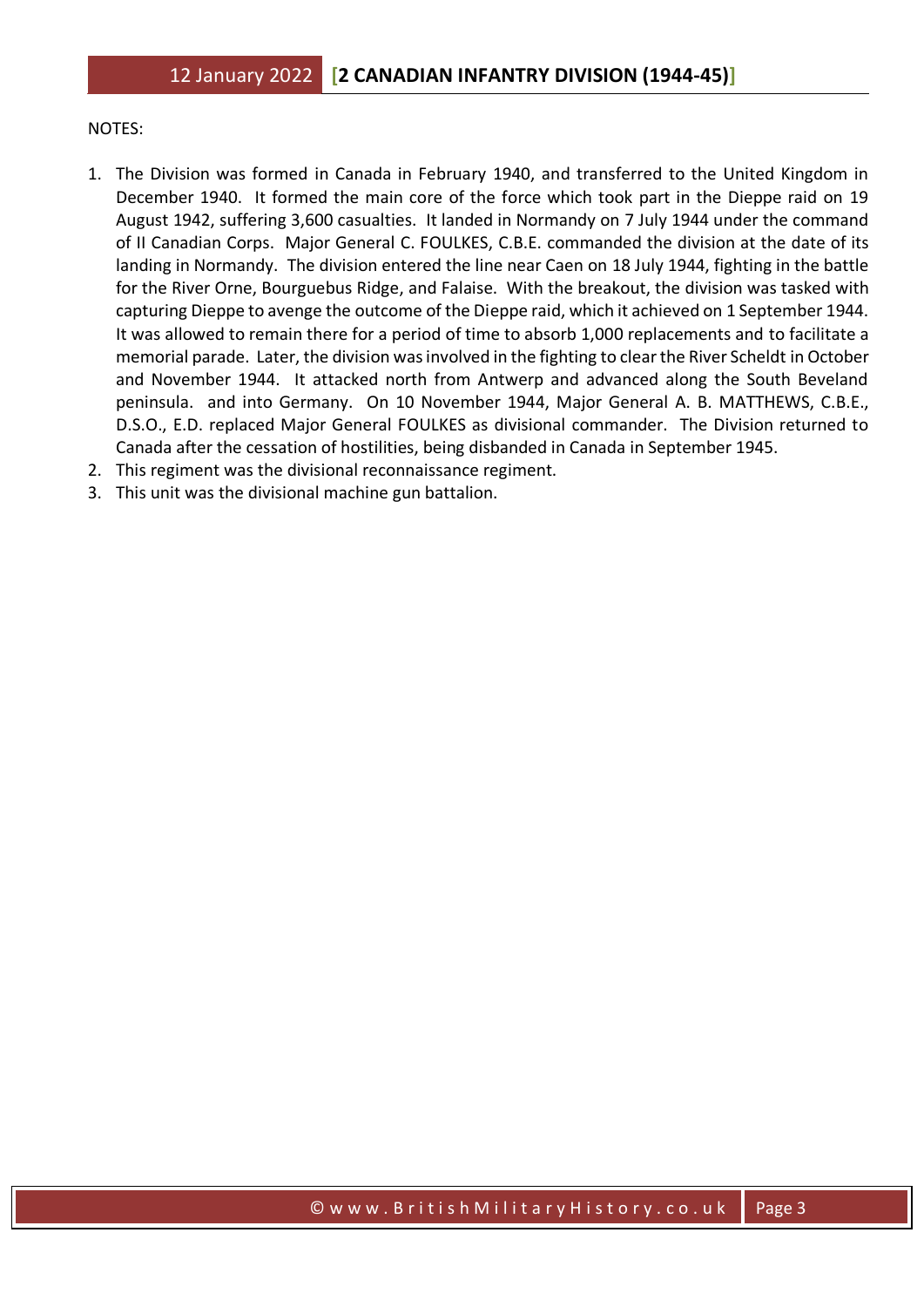# 2<sup>nd</sup> Canadian Infantry Division (1)

Headquarters, 2<sup>nd</sup> Canadian Infantry Division

### 4<sup>th</sup> Canadian Infantry Brigade

Headquarters, 4th Canadian Infantry Brigade & Signal Section

The Royal Regiment of Canada The Royal Hamilton Light Infantry The Essex Scottish Regiment

*5 th Canadian Infantry Brigade*

*Headquarters, 5th Canadian Infantry Brigade & Signal Section*

The Black Watch (Royal Highland Regiment) of Canada (2) *Le Regiment de Maisonneuve The Calgary Highlanders*

6<sup>th</sup> Canadian Infantry Brigade

Headquarters, 6<sup>th</sup> Canadian Infantry Brigade & Signal Section

Les Fusiliers Mont-Royal The South Saskatchewan Regiment The Queen's Own Cameron Highlanders of Canada

Divisional Troops

8<sup>th</sup> Canadian Reconnaissance Regiment (14<sup>th</sup> Canadian Hussars) (2) 14<sup>th</sup> Canadian Tank Regiment (The Calgary Regiment)

*2 nd Canadian Infantry Division Defence and Employment Platoon (The Lorne Scots)* The Toronto Scottish Regiment (3)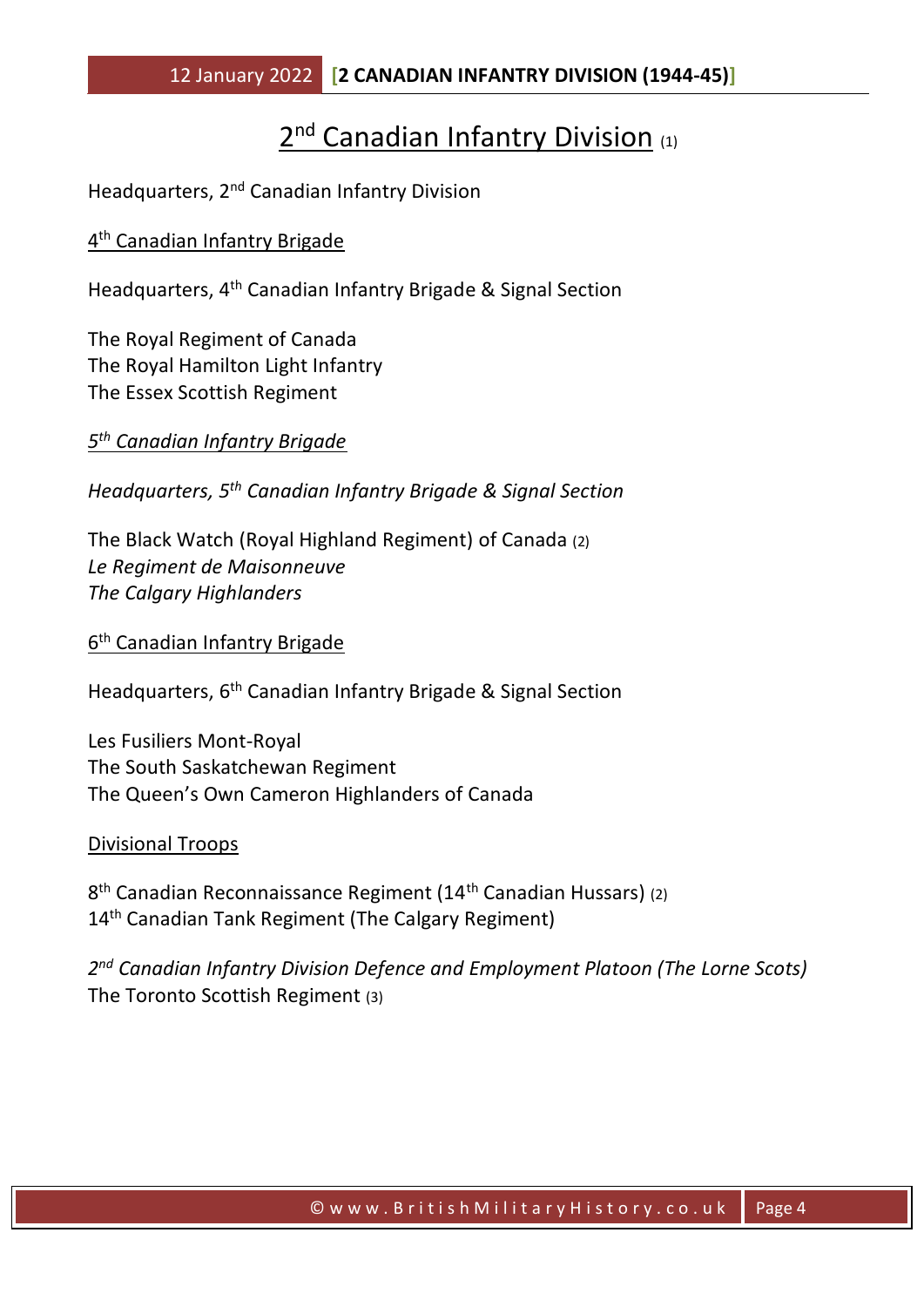## 12 January 2022 **[2 CANADIAN INFANTRY DIVISION (1944-45)]**

Headquarters, 2nd Canadian Divisional Royal Canadian Artillery th Field Regiment, Royal Canadian Artillery detachment *th Field Regiment, Royal Canadian Artillery th Field Regiment, Royal Canadian Artillery nd Anti-Tank Regiment, Royal Canadian Artillery* rd Light Anti-Aircraft Regiment, Royal Canadian Artillery – Detachment

Headquarters, 2<sup>nd</sup> Canadian Divisional Royal Canadian Engineers - Detachment 2<sup>nd</sup> Field Company, Royal Canadian Engineers 7 th Field Company, Royal Canadian Engineers 11<sup>th</sup> Field Company, Royal Canadian Engineers 1 st Field Park Company, Royal Canadian Engineers 2<sup>nd</sup> Bridging Platoon, Royal Canadian Engineers

2<sup>nd</sup> Canadian Divisional Signals, Royal Canadian Corps of Signals

Headquarters, 2nd Canadian Divisional Royal Canadian Army Service Corps 2<sup>nd</sup> Canadian Infantry Divisional Troops Company, Royal Canadian Army Service Corps 4 th Canadian Infantry Brigade Company, Royal Canadian Army Service Corps 5<sup>th</sup> Canadian Infantry Brigade Company, Royal Canadian Army Service Corps 6 th Canadian Infantry Brigade Company, Royal Canadian Army Service Corps

Headquarters, 2nd Canadian Divisional Royal Canadian Army Medical Corps 10<sup>th</sup> Field Ambulance, Royal Canadian Army Medical Corps 11<sup>th</sup> Field Ambulance, Royal Canadian Army Medical Corps 18<sup>th</sup> Field Ambulance, Royal Canadian Army Medical Corps 4 th Field Dressing Station, Royal Canadian Army Medical Corps 21<sup>st</sup> Field Dressing Station, Royal Canadian Army Medical Corps 13<sup>th</sup> Field Hygiene Section, Royal Canadian Army Medical Corps

Headquarters, 2nd Canadian Divisional Royal Canadian Artillery th Canadian Infantry Brigade Workshop, Royal Canadian Electrical & Mechanical Engineers th Canadian Infantry Brigade Workshop, R.C.E.M.E. th Canadian Infantry Brigade Workshop, R.C.E.M.E.

2<sup>nd</sup> Canadian Infantry Division Ordnance Field Park, Royal Canadian Ordnance Corps 2<sup>nd</sup> Canadian Mobile Laundry and Bath Unit, R.C.O.C.

2<sup>nd</sup> Field Cash Office, Royal Canadian Army Pay Corps

2<sup>nd</sup> Canadian Infantry Division Postal Unit, Royal Canadian Army Pay Corps